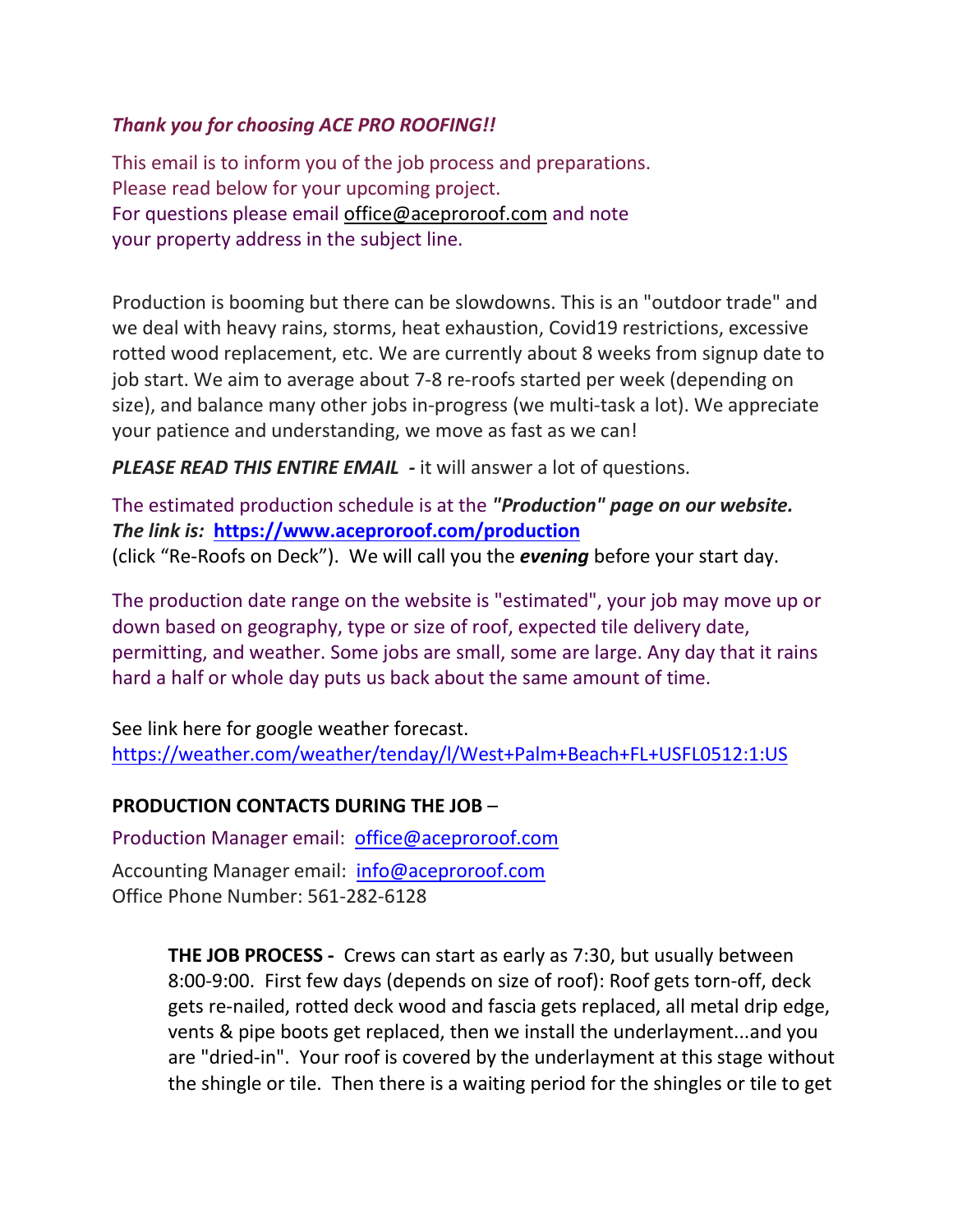delivered…a few days on **shingle**, many weeks or months on **tile**...depending on which tile you choose. After shingle or tile arrives: Then we install the shingles or tile soon thereafter and job is done. If tile gets delivered earlier than expected, it may sit on the roof for week(s) until it is your turn for the install. So actual job for shingle only takes about 3-5 days and tile about 5-8 days. Keep in mind, these are NOT CONSECUTIVE days. There are trash piles left at dry-in stage and finishing stage that get picked up via dump trailer usually within a few days after each stage is completed.

**ACCESS & MATERIAL DELIVERY** – Please make sure your gate is cleared during the construction process. Initial materials will get delivered usually 1-10 days before job start. All materials are "roof-loaded" on top of the roof, except some plywood and plastic. The roof covering (shingles, tile or metal) get delivered and roof loaded after the dry-in stage.

*MOVE VEHICLES* - be sure your driveway is clear for the morning of the tearoff. Depending on the size of the job, there will be multiple vehicles, dump truck, dump trailer. All vehicles and trailers are gone offsite by the end of each day. If customer refuses a delivery when the truck arrives, or driveway is blocked, a failed delivery/load charge will be assessed ranging from \$300-\$800 depending on the order size.

**BE PATIENT - Please do not ask to be "moved up the list", or say that your roof is "urgent" or an "emergency" or a "priority"** *(this applies more in the rainy season).* And also please don't ask us to "put a tarp on your roof" while you wait for your job to start. Our crews are all busy working on jobs, no time for tarping that would cost average of \$800-\$3,000 in which you'd wind up with a bunch of sandbags breaking on your roof, or nails in your fascia which you will not like anyways. Just please be patient.

**JOB START DATE** – We try our best to give our homeowners a realistic start date, but please realize there are countless circumstances that can affect the schedule. Inclement weather, surprises on the jobs before yours, material delays, crew members geting sick, heat exhaustion, etc. *Please try not call us for "updates*" because we do not know which day your Re-Roof is going to start until the day before, or even the day of. Instead, check our website for updated production schedule to see your job start estimated week.

## *PLEASE MAKE SURE TO DO PREPARATIONS BEFORE JOB START:*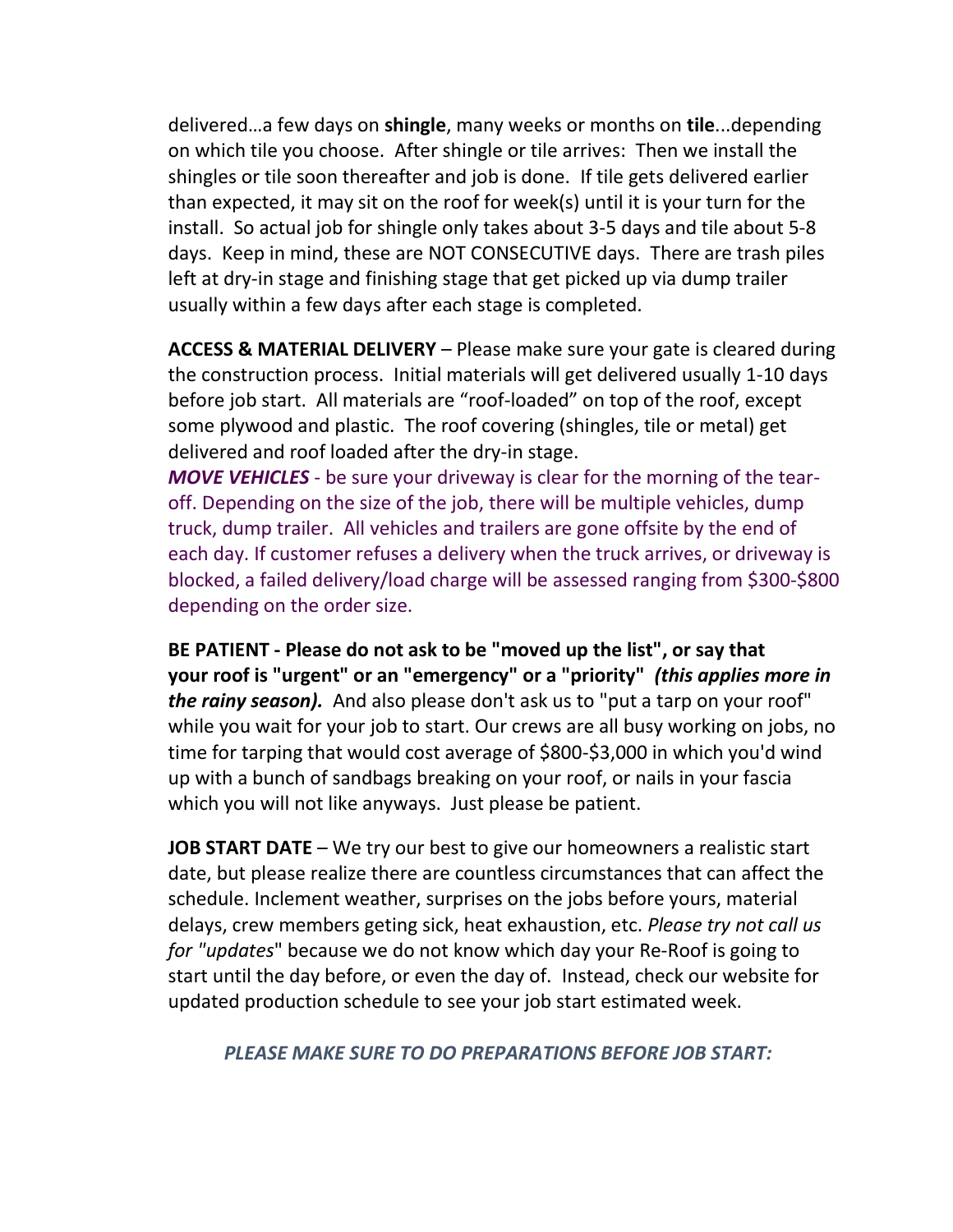**NOISE, POUNDING, FRAGLIE ITEMS, FALLING DEBRIS** -If there is anything very fragile (like fine china at the edge of a shelf, or framed glass photos not secured well to the wall)…take precautions to move or secure these items. It's not like an earthquake, but there will be pounding and scraping on the roof, and slight vibrations of the house. There may be debris that falls into in attic in areas where rotted plywood needs to be changed and trusses need to be reinforced. The roof tear off has ALOT of nails, tin tabs and pieces of tar felt. Our crews use magnetic rollers to pick up what they can, but it is impossible to get every single one… especially if there are bushes, trees, rocks, mulch, gutters, or other construction happening. More nails may appear weeks or months later after rains wash them out. Be careful after the project is complete and look for any strays. Ace Pro is not responsible if a nail gets in a car tire. It is customer responsibility to be aware of falling debris and do additional picking up if needed after we do our cleanups during and after the job.

**OUTDOOR FURNITURE, APPLIANCES, ITEMS** – please move any lawn furniture, yard art, ceramic figurines, grills, awnings, yard toys, fountains, etc away from the side of the house to protect it from debris during construction and cover things like flood lights, A/C unit. We usually cover the pool and driveway with visqueen plastic, but the wind can blow it and trucks can move it. Ace Pro will exercise reasonable care, but due to job circumstances (large heavy dump trucks, flying debris, pounding on roof, etc.) cannot be held responsible for damage to driveways, sidewalks, pool, landscaping, flowers, septic tanks, railings, screens, fences, gutters, pipes or cables close to the roof deck in the attic, or anything in the path of falling debris. Ace Pro is not liable for breakage of items not removed from work area. Customer is responsible to detach and remove anything of value on and around the house before the project begins. Customer also gives permission to Ace Pro to remove anything not removed that obstructs the work from being completed and agrees a service fee may be charged for removal service. Ace Pro is not responsible for damage to property that was not detached and removed from work area and surrounding property. Ace Pro can not be responsible for any leaks in regards to roof penetrations, stands, shrouds, or casings of Air Conditioning Units of Solar Panels.

**PLANTS** – Unfortunately plants cannot be temporarily moved like lawn chairs or grills. We apologize in advance if any shrubs lose a branch or any flowers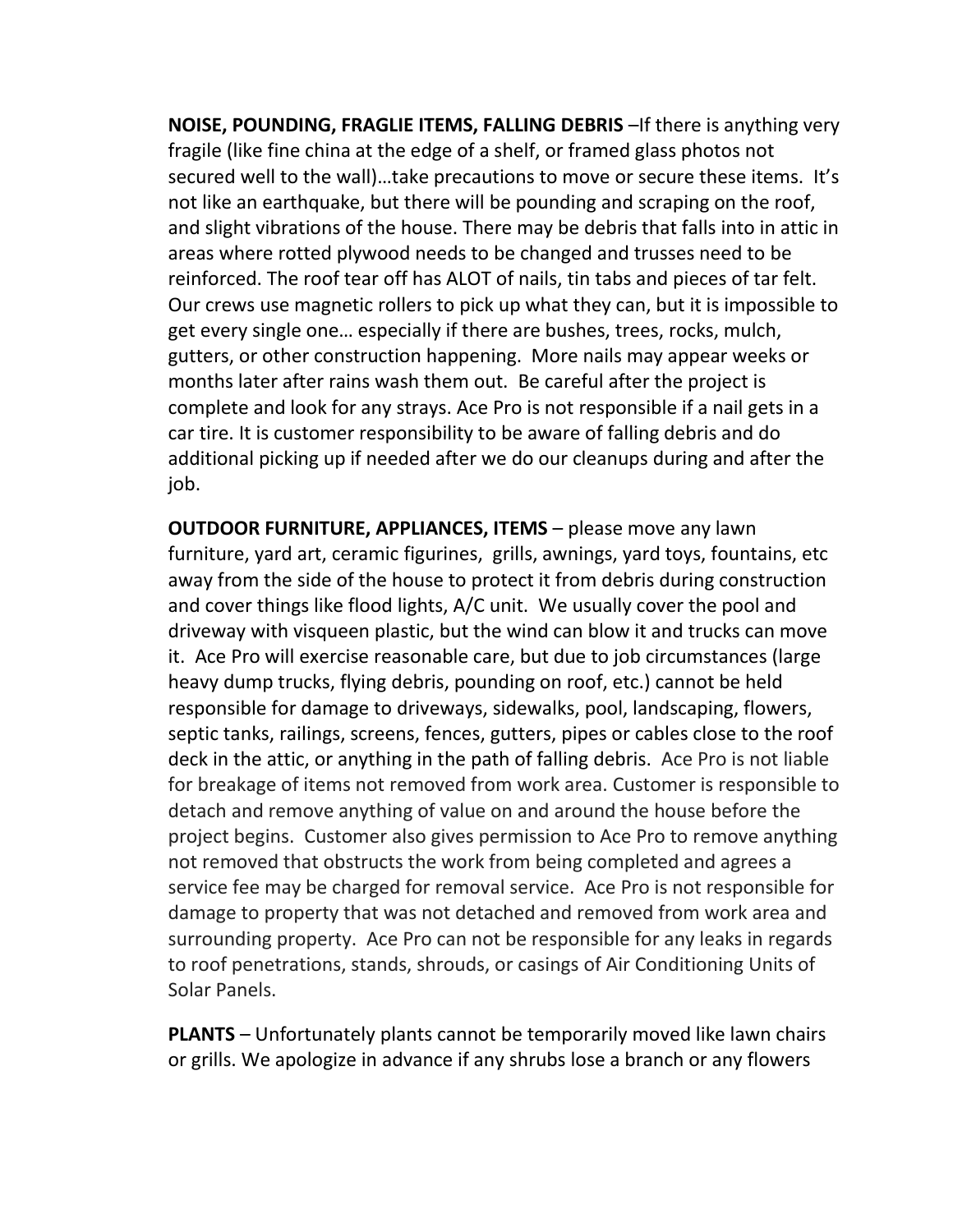get damaged or squished. Please take any precautions to cover any plants or flowers that are sentimental.

**INTERIOR CEILINGS** – Due to pounding on the roof, there may be falling pieces of popcorn or loose ceilings, hi-hats, smoke detectors, etc. Ace Pro is not be liable for this or any water intrusion to interior ceilings done by rainy weather during tear-off or dry-in stages of roof. Ace Pro is not liable for any interior ceiling damage under areas where rotted plywood has to be removed and replaced or trusses need to be reinforced.

**NEIGHBORS** – Please let your surrounding neighbors know that you will be having upcoming construction on your house to prepare them for any noise or in case they need to move their vehicles, that would be greatly appreciated.

**PERMIT** - stays outside during the job process and ladder is setup for inspections. Any fees incurred because homeowner removes permit or puts ladder away to be paid by customer.

**LEFTOVER MATERIALS & MATERIAL REMOVAL REQUESTS** – We may have more materials delivered than we need on a job because it is better to have leftovers than not enough as it can delay projects. Leftovers are picked up by Ace Pro during and/or after job completion. These materials are not yours to keep or entitle you to a credit of any sort. You only pay for the materials used on your roof. Once materials are delivered and roof loaded, they belong to the customer. Material removal per request due to an approaching storm is not included. Whenever possible, Ace pro will assist customer in finding a removal service to be paid by homeowner. Ace Pro is not liable for materials theft at customer's house, loss or damage incurred as a result of delays due to strikes, weather conditions, or availability of materials from suppliers.

**PAYMENTS** – We accept check, e-check, credit card (merchant processing fees apply for credit card) and cash. If homeowner fails to pay any draw payment, Ace Pro may cease work without breach, pending payment or dispute resolution. If final payment is not paid within 14 days of permit closeout, the unpaid balance will be subject to a 5% surcharge. This amount will increase at a rate of 2% increase per week as compounding interest until paid in full (within legal limits). If Ace Pro has to retain counsel to collect funds due under this Contract, then it shall be entitled to reasonable attorney's fees and all related fees.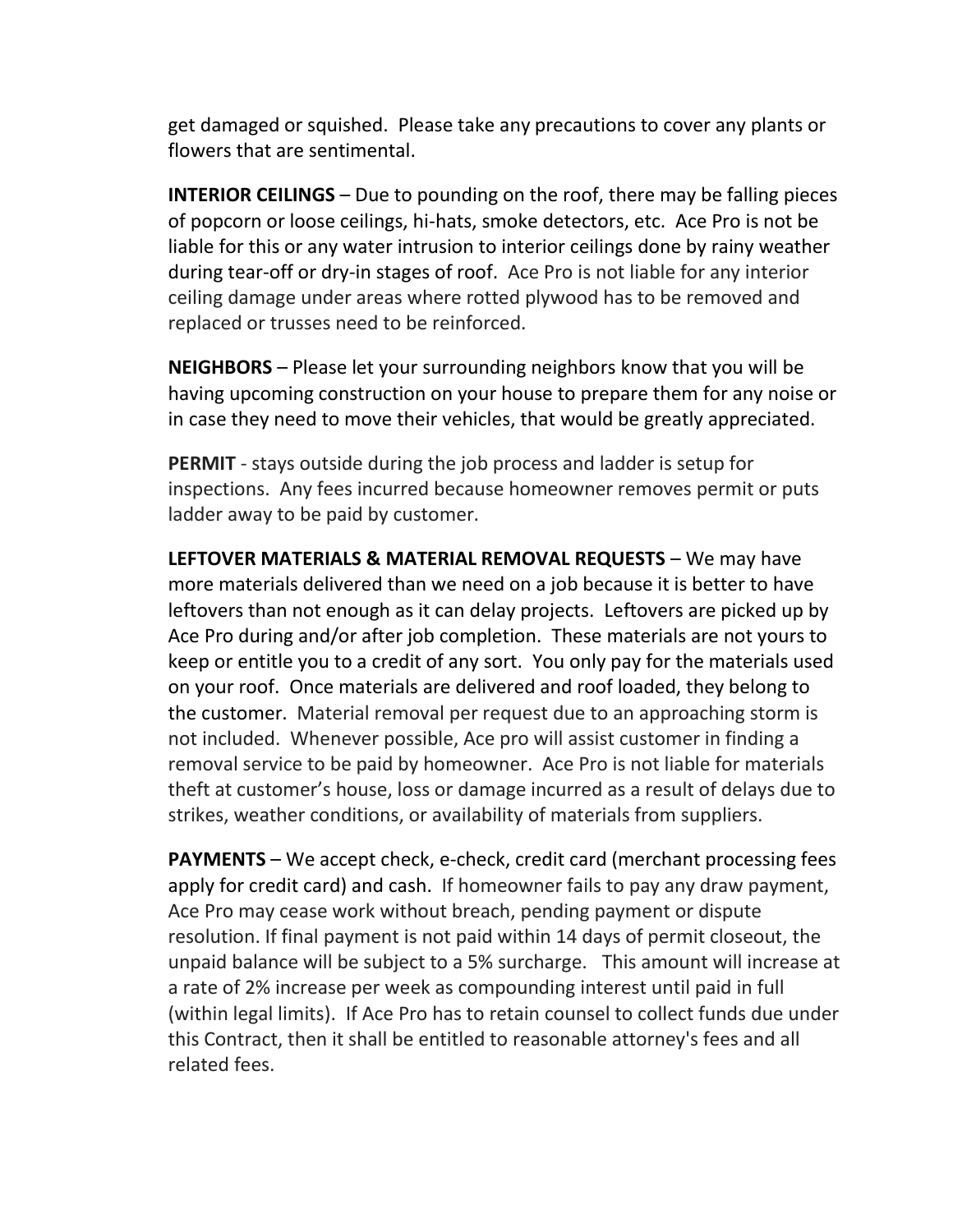**ENGINEERING REPORTS or STRUCTURAL RETROFITTING/ENHANCEMENTS** – in the permitting process, if mitigation is required by the building department or code, additional fees will apply. This is not roofing, but the structural elements of the house (truss, strapping, how many embedded nails, etc). Mitigation paperwork has to be filled out if the home "improvement value" of just the building on the Property Appraisers website or Homeowner's Insurance dwelling value is over \$300,000 and was built before 1988.

**SKYLIGHTS / FLASHING KITS**- if they are not Miami-Dade approved, for standard sizes add \$800 per 2x2, \$900 per 4x2, \$1,200 per 4x4. Custom sizes are not stocked locally and cost more and take a few weeks to get. When existing skylight(s) are removed, we can not be responsible for any drywall ceiling breakage, crumbling, falling drywall or interior cleanup.

**MULTI- LAYER ROOF COVERING** – (applies to shingle and flat) - if more than one roof covering has been installed underneath (i.e. shingles on top of shingles, or flat roof system on top of old flat roof) and must be removed, an additional charge of \$.45 (shingle) or \$.75 (flat) per square foot will be charged.

**PEST CONTROL** - Nothing related to pest control is included, such as pipe/vent screens, holes in walls being sealed, etc.

**GUTTERS, SOLAR PANELS, SCREEN ENCLOSURES & ANYTHING ATTACHED TO THE ROOF or FASCIA** - Owners are entirely responsible for detach and re-set of anything attached to the roof or fascia, for example: pool screen enclosures (if rotted fascia is wedged in between), awnings, gutters, solar panels, satellite dish, lights, cameras, railings, fencing, decorations, other trades like A/C curbs. If gutters are in the way of rotted fascia or spiked through the drip edge, they must be removed them per building code in order to replace the fascia and remove/replace the drip edge. We can remove the gutters and dispose of them. If you want to keep the gutters and have a gutter contractor try and reattach them, we can leave them on the ground. Ace Pro is not responsible for re-attaching or installing new gutters.

**TILE ORDERS** have been taking long because we had been in a post-hurricane market (Irma, Michael, Dorian), and Covid-19 has slowed production lines. New construction developments are booming everywhere with large tile orders too. But your roof is 100% waterproof while you are waiting for the